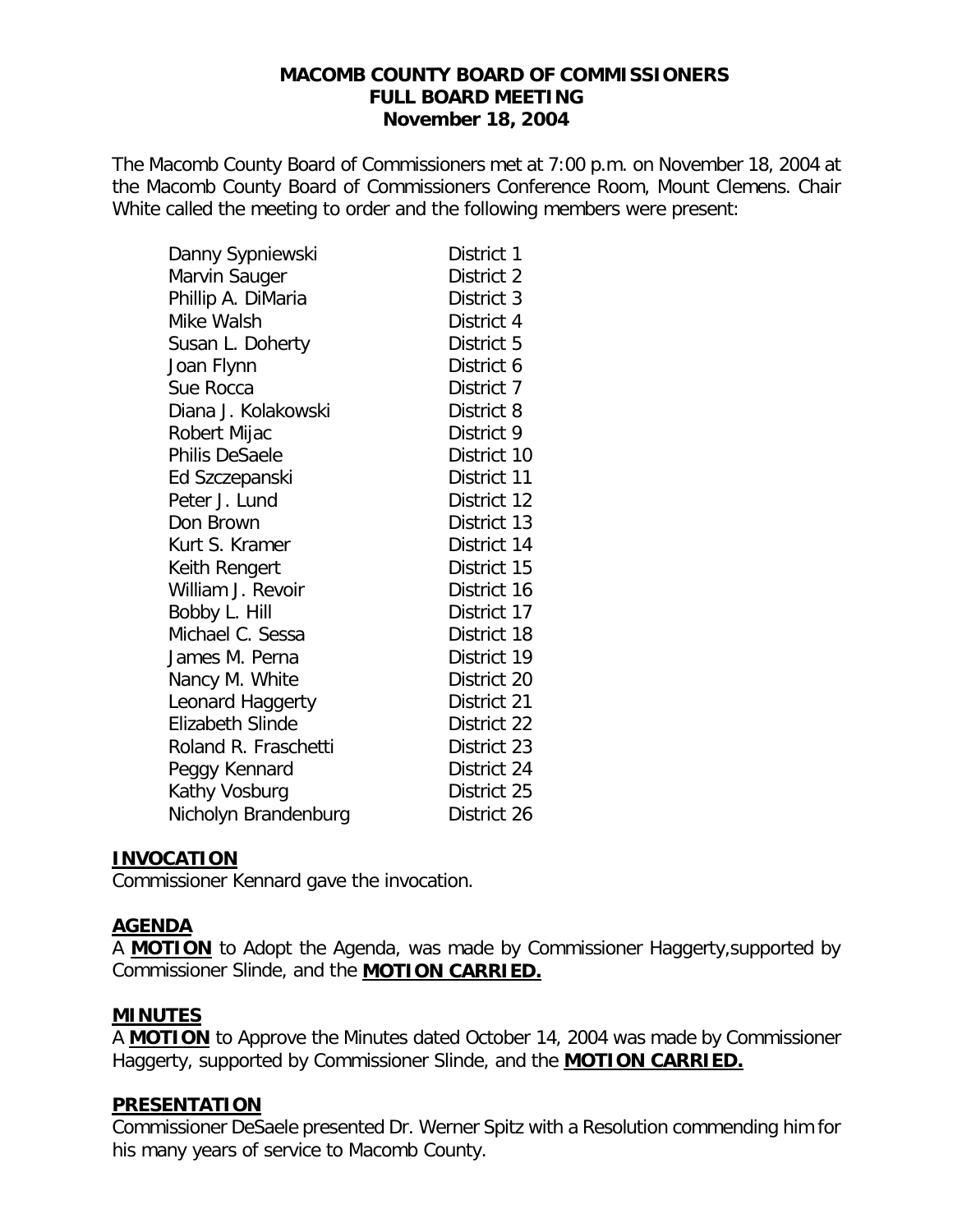# **PUBLIC PARTICIPATION**

**Barbara Trombly, 57470 Amvet Drive, New Haven Lee Diesing, 57435 Amvet Drive, New Haven James Brain, 33000 Glenhurst, Lenox Township and Commander of the Amvets Post in New Haven**

**Tom Capaferry, New Haven**

All residents of New Haven urged the board to drop their city as a possible septic waste reception site.

**Jerry Nier and Samuel Doyle, Creative Discoveries, Cultural Diversity Trainers & Consultants**

Offered their services to help the county work towards resolving the racial bias problems in this county.

**Eric Douglas 38671 Byriver, Clinton Township, President of Clinton River Pathway**

Supports the county master plan on the trails.

**Gordon Fookes, 21183 Norwood, Harper Woods & employee at the Juvenile Justice Center**

**Jeff McDowell, 51 Lawndale, Mt. Clemens & employee at the Juvenile Justice Center**

Both employees thanked the board for such a beautiful new facility. Expressed the importance of the training programs. Encouraged the hiring process be expedited for the new positions granted. Employees are getting burned out on the mandatory overtime. Commended and indicated that Mr. Whitehead, the Interim Director is doing a fine job.

**Donald Lobsinger, 29600 Taylor, St. Clair Shores** Spoke regarding the racial accusations in Macomb County.

# **COMMITTEE REPORTS:**

**COMMUNITY SERVICES COMMITTEE – November 8, 2004**

The Clerk read the recommendations from the Community Services Committee and a **MOTION** was made by Chairperson Kennard, supported by Vice-Chairperson Brandenburg, to adopt the committee recommendations.

- 1. AUTHORIZE THE MACOMB COUNTY COMMUNITY SERVICES AGENCY TO SUBMIT A HEAD START SUPPLEMENTAL GRANT APPLICATION FOR 2004-05.
- 2. AUTHORIZE THE MACOMB COUNTY COMMUNITY SERVICES AGENCY TO SUBMIT THE TEMPORARY ASSISTANCE TO NEEDY FAMILIES APPLICATION FOR 2004-05.
- 3. AUTHORIZE THE RENEWAL OF THE EXCHANGE OF SERVICES (AGREEMENT) BETWEEN MSU EXTENSION AND THE WIC PROGRAM WHEREBY NUTRITION EDUCATION IS PROVIDED TO WIC CLIENTS ON A MONTHLY BASIS FOR THE CURRENT 2004/05 FISCAL YEAR FOR \$12,000.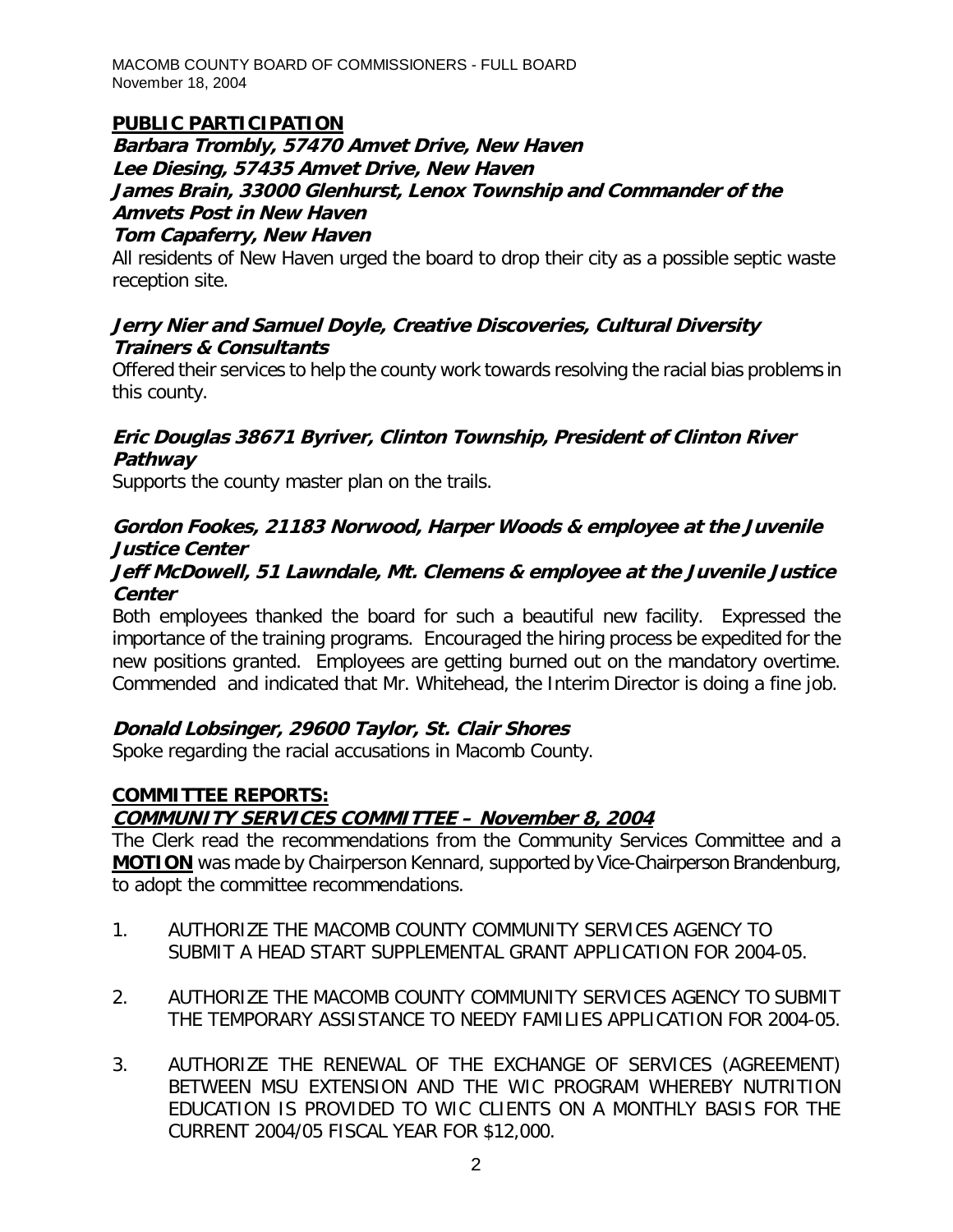- 4. AUTHORIZE MACOMB MSU EXTENSION TO RECEIVE \$6,500 FROM MSU EXTENSION TO CONTINUE SUPPORT OF THE HOME HORTICULTURE EDUCATION PROGRAM IN MACOMB COUNTY FROM NOVEMBER 1, 2004, UNTIL FUNDS ARE FULLY EXPENDED.
- 5. AUTHORIZE MSU EXTENSION TO ACCEPT THE CONTRACT WITH MICHIGAN STATE HOUSING DEVELOPMENT AUTHORITY (MSHDA) TO PARTICIPATE IN THE MSHDA HOMEOWNERSHIP COUNSELING NETWORK IN THE AMOUNT OF \$4,000; THE BOARD OF COMMISSIONERS' SUPPORT ENABLES MSU EXTENSION TO ENTER INTO AN AGREEMENT WITH MSHDA FROM OCTOBER 1, 2004 THROUGH SEPTEMBER 30, 2005.
- 6. AUTHORIZE MSU EXTENSION TO RENEW THE CONTRACT WITH THE MICHIGAN DEPARTMENT OF AGRICULTURE/GROUNDWATER STEWARDSHIP GRANT IN THE AMOUNT OF \$2,000 TO PROVIDE HOME-A-SYST AND RELATED EDUCATIONAL PROGRAMS TO URBAN RESIDENTS FROM OCTOBER 1, 2004 THROUGH SEPTEMBER 30, 2005.

## **THE MOTION CARRIED.**

### **OPERATIONAL SERVICES COMMITTEE – November 9, 2004**

The Clerk read the recommendations from the Operational Services Committee and a **MOTION** was made by Chairperson Rengert, supported by Vice-Chairperson Sauger, to adopt the committee recommendations.

1. AUTHORIZE PAYMENT FOR THE WORK PERFORMED AS FOLLOWS:

| COUNTY BUILDING<br>INTERIOR RENOVATIONS  | FDMUND LONDON & ASSOC.  | \$15,750.00 |
|------------------------------------------|-------------------------|-------------|
| MARTHA T. BERRY<br><b>RENOVATIONS</b>    | EDMUND LONDON & ASSOC.  | 16,706.56   |
| MARTHA T. BERRY<br>RENOVATION            | ELLISDON MICHIGAN, INC. | 203,513.35  |
| <b>JUVENILE JUSTICE</b><br><b>CENTER</b> | PROJECT CONTROL SYSTEMS | 235,000.00  |
| PUBLIC WORKS BLDG.                       | WAKELY ASSOCIATES, INC. | 145,656.00  |

FURTHER, FUNDS ARE AVAILABLE IN THE CAPITAL BUDGET.

2. CONCUR WITH THE PURCHASING MANAGER AND FLEET MANAGER AND RECOMMEND AWARD OF BID ITEM 29-04, VEHICLE BID, TO THE LOWEST RESPONSIBLE BIDDER, PER ATTACHED SHEETS.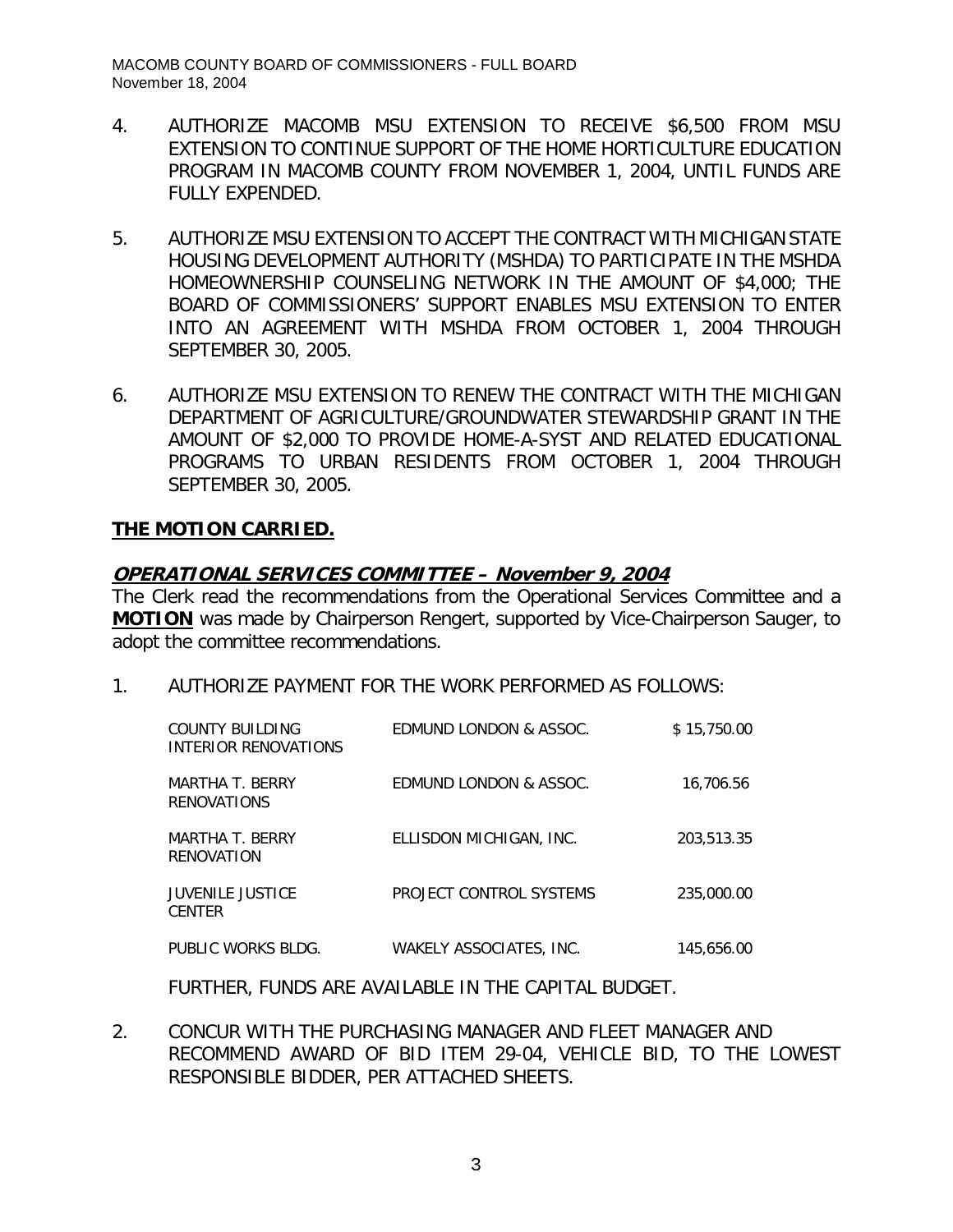- 3. CONCUR WITH THE PURCHASING MANAGER AND AWARD THE CONTRACT FOR AUCTION SERVICES FOR 2005 TO CRYDERMAN AND ASSOCIATES.
- 4. AUTHORIZE COUNTY STAFF TO NEGOTIATE SPECIFIC TERMS OF A LEASE AGREEMENT BETWEEN THE COUNTY AND THE PROSPECTIVE PURCHASER OF RUGE'S RESTAURANT; SPECIFIC TERMS TO BE BROUGHT BACK TO THE BOARD OF COMMISSIONERS FOR FINAL REVIEW AND APPROVAL.

## **THE MOTION CARRIED.**

**PLANNING AND ECONOMIC DEVELOPMENT COMMITTEE – November 9, 2004**  The Clerk read the recommendations from the Planning and Economic Development Committee and a **MOTION** was made by Chairperson Walsh, supported by Vice-Chairperson Brown, to adopt the committee recommendations.

- 1. CONCUR WITH THE RECOMMENDATION OF THE MACOMB COUNTY BROWNFIELD REDEVELOPMENT AUTHORITY AND AUTHORIZE THE DEPARTMENT OF PLANNING AND ECONOMIC DEVELOPMENT TO APPLY FOR A GRANT TO ASSESS BROWNFIELD SITES THROUGHT THE U. S. ENVIRONMENTAL PROTECTION AGENCY.
- 2. APPROVE THE INCLUSION OF THE ROMEO CORPORATE PARK PROJECT IN THE MACOMB COUNTY BROWNFIELD REDEVELOPMENT PLAN.
- 3. ADOPT AND DISTRIBUTE THE 2004 MACOMB COUNTYWIDE TRAIL MASTER PLAN THAT WAS CREATED BY THE PLANNING AND ECONOMIC DEVELOPMENT DEPARTMENT WHO COORDINATED MEETINGS WITH REPRESENTATIVES FROM THE LOCAL MUNICIPALITIES. IN PASSING OF THE PLAN, THE BOARD SHOULD BE RECOGNIZED FOR ACCEPTING A MICHIGAN DEPARTMENT OF TRANSPORTATION PLANNING GRANT THAT GENERATED THIS PLANNING PROCESS THAT WAS UNIQUE FOR BEING THE FIRST TIME IN MACOMB COUNTY THAT UTILITIES AND STATE, COUNTY AND LOCAL GOVERNMENTS VOLUNTARILY AGREED TO WORK ON A COUNTYWIDE EFFORT.

# **THE MOTION CARRIED.**

# **JUSTICE AND PUBLIC SAFETY COMMITTEE – November 10, 2004**

The Clerk read the recommendation from the Justice and Public Safety Committee and a **MOTION** was made by Chairperson DiMaria, supported by Vice-Chairperson Fraschetti, to adopt the committee recommendation.

Commissioner Sessa questioned the ownership of the property.

1. ACCEPT AND ENTER INTO A REVISED HAZARD MITIGATION GRANT PROGRAM AGREEMENT FOR PROJECT #A1346.51, PATNICK DRIVE (MACOMB TOWNSHIP) HOME ACQUISITIONS, IN THE AMOUNT OF \$737,600.00.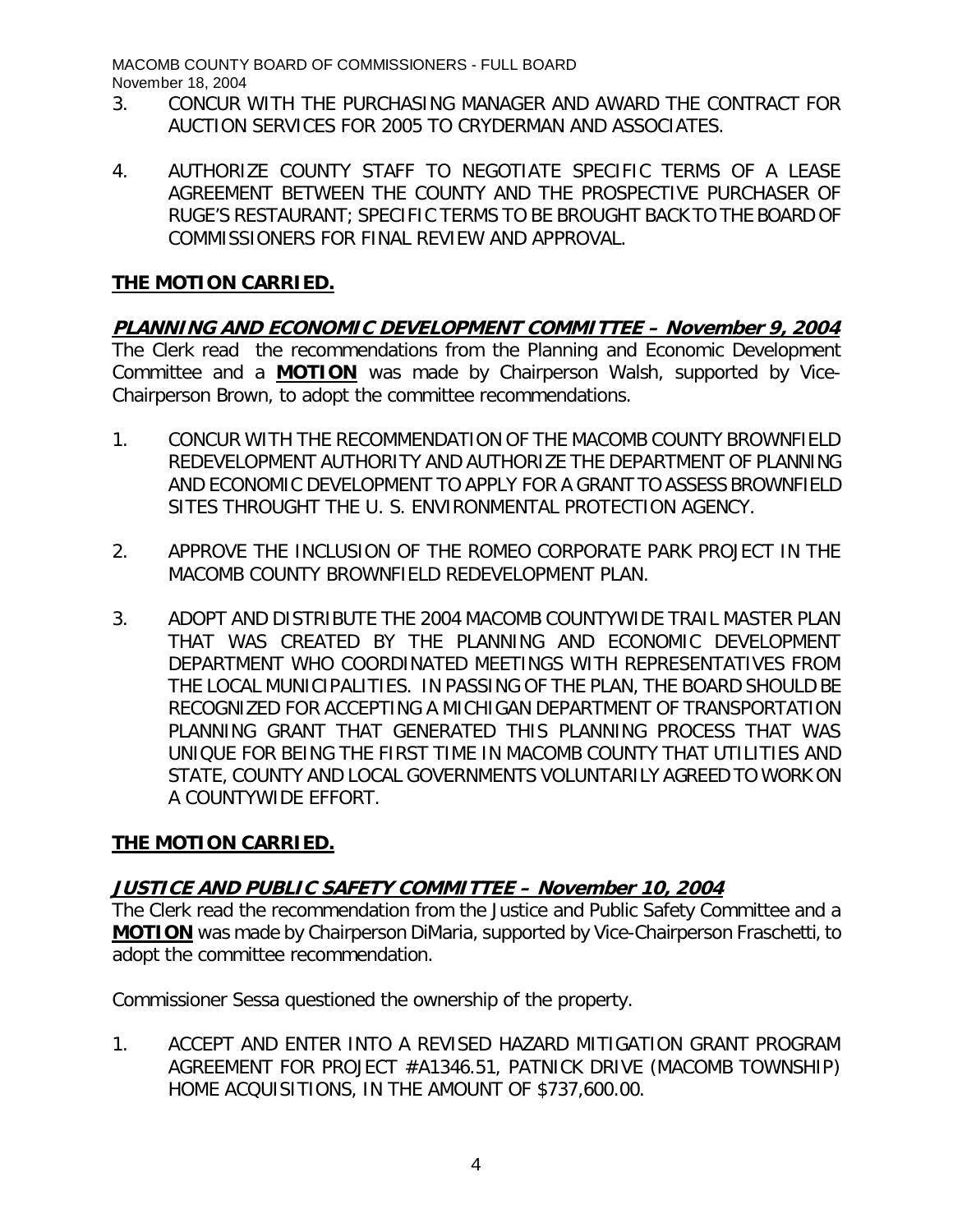**LEGISLATIVE & ADMINISTRATIVE SERVICES COMMITTEE – November 10, 2004** The Clerk read the recommendations from the Legislative & Administrative Services Committee and a **MOTION** was made by Vice-Chairperson Hill, supported by Commissioner Brandenburg, to adopt the committee recommendations.

- 1. AWARD BID 28-04 FOR NAPIS PLUS SOFTWARE TO SHARK BYTE SOFTWARE DESIGN, LLC AT A COST OF \$8,575.00, TOTAL PROJECT COST OF \$19,706.59, FOR THE MACOMB COUNTY COMMUNITY SERVICES DEPARTMENT; FUNDING IS AVAILABLE IN THE AREA AGENCY ON AGING 1-B NUTRITION GRANT.
- 2. APPROVE THE FOLLOWING MISCELLANEOUS DEPARTMENT REQUESTS:

ONE STANDARD DESKTOP; ONE MICROSOFT OFFICE LICENSE AND ONE GROUPWISE LICENSE FOR THE JUVENILE JUSTICE CENTER AT A COST NOT TO EXCEED \$1,938.60; FUNDING IS AVAILABLE IN THE MIS CAPITAL FUND;

ONE PS-4 TURBO FOLDER SEALER FOR THE MANAGEMENT INFORMATION SERVICES DEPARTMENT AT A COST NOT TO EXCEED \$20,187.00; FUNDING IS AVAILABLE IN THE MIS CAPITAL FUND; AND

SIX STANDARD LAPTOPS AND SIX MICROSOFT OFFICE LICENSES FOR THE PROSECUTING ATTORNEY'S OFFICE AT AN ESTIMATED COST OF \$15,684.309; FUNDING IS AVAILABLE IN THE PROSECUTING ATTORNEY'S PAAM SYSTEM CAPITAL PROJECT FUND.

3. ADOPT THE UPDATED COUNTY WEB USE POLICY, AS OUTLINED IN CORRESPONDENCE FROM THE MANAGEMENT INFORMATION SERVICES DIRECTOR.

# **THE MOTION CARRIED.**

### **PERSONNEL COMMITTEE – November 15, 2004**

The Clerk read the recommendations from the Personnel Committee and a **MOTION** was made by Chairperson Mijac, supported by Vice-Chairperson Doherty, to adopt the committee recommendations.

Commissioner Kramer asked his **NO** vote be recorded from committee on Motion #2. There were **NO** objections.

Commissioner Brandenburg asked to record a **NO** vote on Motion #2. There were **NO** objections.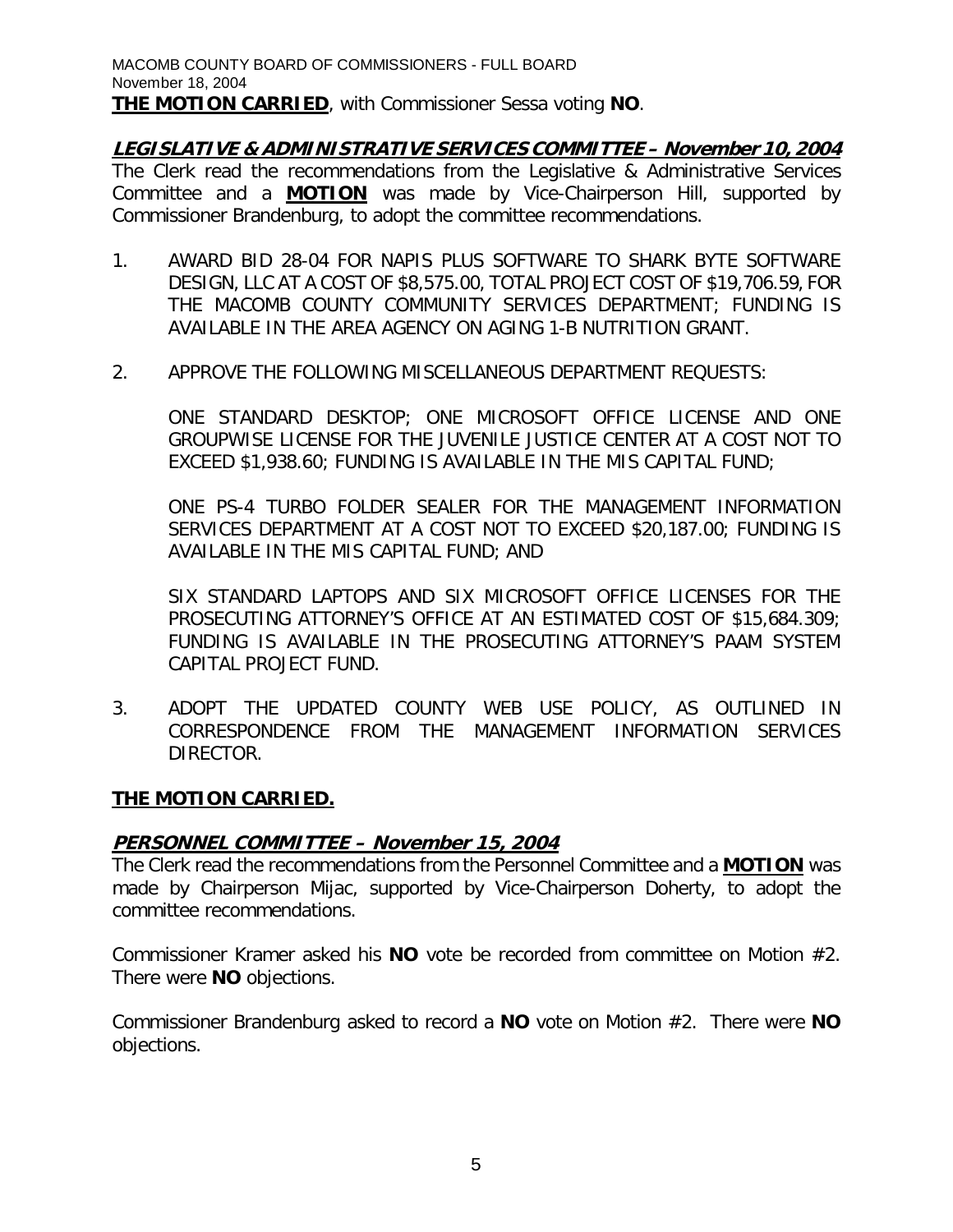1. RECONFIRM THE FOLLOWING VACANCIES:

1. (1) CUSTODIAN I/II FACILITIES & OPERATIONS 2. (1) JUDICIAL SERVICE OFFICER FRIEND OF THE COURT 3. (1) TYPIST CLERK FRIEND OF THE COURT 4. (1) ACCOUNT CLERK I/II HEALTH 5. (1) EPIDEMIOLOGIST HEALTH 6. (1) CASE MANAGER MACOMB/ST. CLAIR EMPLOYMENT AND TRAINING AGENCY 7. (1) PROGRAM DIRECTOR-NETWORK SERVICES MANAGEMENT INFOR. SERVICES 8. (1) SUPERVISOR – CLIENT SUPPORT SERVICES MANAGEMENT INFOR. SERVICES 9. (1) CHIEF ENGINEER PUBLIC WORKS 10. (2) DRAIN ACCOUNT

SPECIALISTS PUBLIC WORKS

- 2. APPROVE THE PROPOSED MILITARY ABSENCE PROGRAM.
- 3. APPROVE THE PROPOSED SUPERVISORY TRAINING OUTLINE AND AUTHORIZE THE DEVELOPMENT OF REQUEST FOR PROPOSAL (RFP) DOCUMENTS.
- 4. APPROVE THE DROP PROGRAM FOR THE MCPDSA CORRECTION OFFICERS BARGAINING UNIT.

### **THE MOTION CARRIED.**

#### **HEALTH SERVICES COMMITTEE – November 15, 2004**

The Clerk read the recommendations from the Health Services Committee and a **MOTION** was made by Chairperson DeSaele, supported by Vice-Chairperson Haggerty, to adopt the committee recommendations.

Commissioner Vosburg asked to separate Motion #1. There were **NO** objections.

A vote was taken on the following:

2. APPROVE THE REAPPOINTMENT OF THE FOLLOWING MEMBERS TO THE MACOMB COUNTY WATER QUALITY BOARD: CHARLES BELLMORE TOWNSHIP, VILLAGE OR CITY), DOUGLAS MARTZ (ENVIRONMENTAL) AND J. RUSSELL LaBARGE, JR. (CITIZENS AT LARGE), TERMS EXPIRING DECEMBER 31, 2007.

### **THE MOTION CARRIED.**

### **SEPARATED MOTION**

- 1. ENDORSE THE SEPTAGE FEASIBILITY STUDY CONDUCTED ON BEHALF OF THE MACOMB/ST. CLAIR INTER-COUNTY WATERSHED MANAGEMENT ADVISORY GROUP.
- A **MOTION TO AMEND** was made by Commissioner Vosburg that a copy of the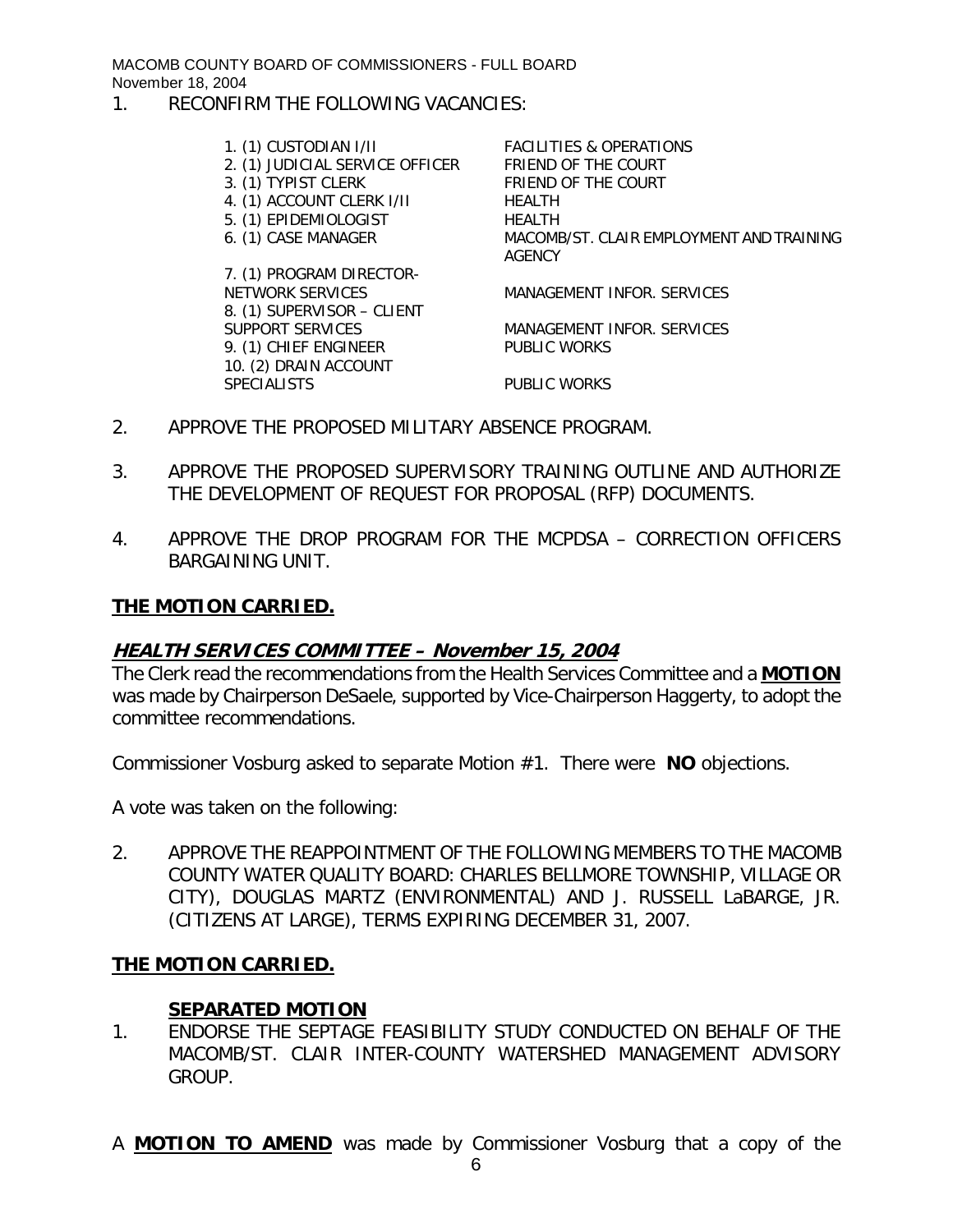information presented by Public Speaker Barb Trombley be sent to Public Works Commissioner Anthony Marrocco, Macomb/St. Clair Inter County Watershed Management Advisory Group and the Macomb County Water Quality Board, supported by Commissioner Doherty.

Commissioner Vosburg explained the reason for her amendment.

A **MOTION TO AMEND THE AMENDMENT** was made by Commissioner Kramer to remove the city of New Haven site from the motion, supported by Commissioner Brandenburg.

A discussion ensued.

|                    |            | ROLL CALL VOTE TO REMOVE THE NEW HAVEN SITE FROM THE MOTION |
|--------------------|------------|-------------------------------------------------------------|
|                    | <b>YES</b> | <b>NO</b>                                                   |
| <b>BRANDENBURG</b> | χ          |                                                             |
| <b>BROWN</b>       |            | Χ                                                           |
| <b>DESAELE</b>     |            | X                                                           |
| <b>DI MARIA</b>    |            | X                                                           |
| <b>DOHERTY</b>     | Χ          |                                                             |
| <b>FLYNN</b>       | X          |                                                             |
| <b>FRASCHETTI</b>  |            |                                                             |
| <b>HAGGERTY</b>    | Χ          |                                                             |
| <b>HILL</b>        | X          |                                                             |
| <b>KENNARD</b>     |            | X                                                           |
| <b>KOLAKOWSKI</b>  |            | X                                                           |
| <b>KRAMER</b>      | X          |                                                             |
| <b>LUND</b>        |            | Χ                                                           |
| <b>MIJAC</b>       | Χ          |                                                             |
| <b>PERNA</b>       |            | Χ                                                           |
| <b>RENGERT</b>     | Χ          |                                                             |
| <b>REVOIR</b>      | Χ          |                                                             |
| <b>ROCCA</b>       | X          |                                                             |
| <b>SAUGER</b>      |            | X                                                           |
| <b>SESSA</b>       | X          |                                                             |
| <b>SLINDE</b>      |            | Χ                                                           |
| SYPNIEWSKI         |            | X                                                           |
| SZCZEPANSKI        | X          |                                                             |
| <b>VOSBURG</b>     |            | Χ                                                           |
| <b>WALSH</b>       | X          |                                                             |
| <b>WHITE</b>       |            | Χ                                                           |
| <b>TOTAL</b>       | 13         | 12                                                          |

# **THE AMENDMENT TO REMOVE THE CITY OF NEW HAVEN AS PROPOSED SITE PASSED.**

A vote was taken on Commissioner Vosburg's **amended** amendment, and the **MOTION**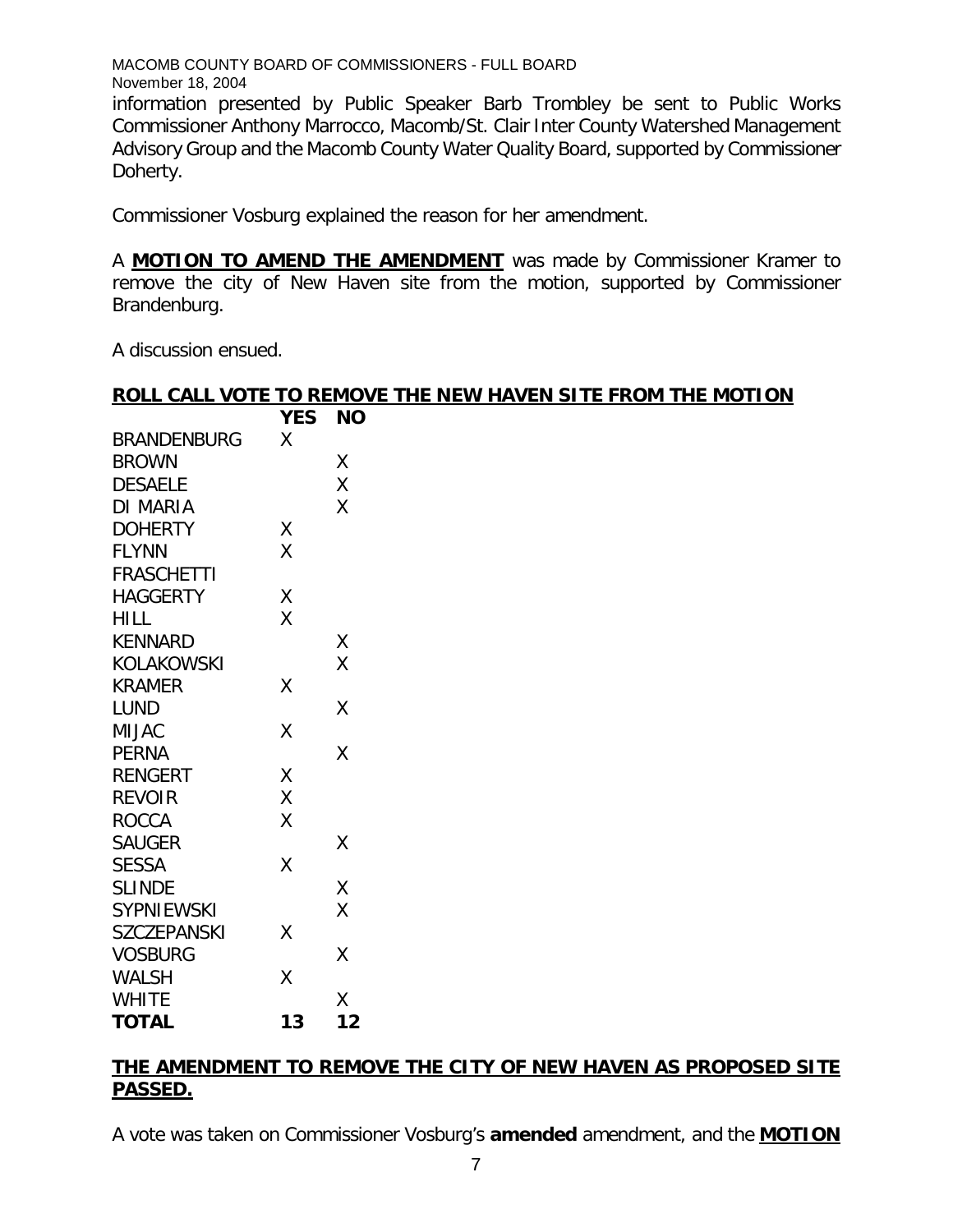1. ENDORSE THE SEPTAGE FEASIBILITY STUDY CONDUCTED ON BEHALF OF THE MACOMB/ST. CLAIR INTER-COUNTY WATERSHED MANAGEMENT ADVISORY GROUP. **That the city of New Haven be removed from the proposed sites and that a copy of the information presented by Public Speaker Barb Trombley be sent to Public Works Commissioner Anthony Marrocco, Macomb/St. Clair Inter County Watershed Management Advisory Group and the Macomb County Water Quality Board**

### **THE MOTION AS AMENDED CARRIED.**

## **BUDGET COMMITTEE – November 16, 2004**

The Clerk read the recommendations from the Budget Committee and a **MOTION** was made by Chairperson Kolakowski, supported by Vice-Chairperson Sessa, to adopt the committee recommendations.

- 1. ALLOCATE \$1,725 MATCHING COUNTY FUNDS IN ORDER TO ACCEPT \$15,523 LOCAL LAW ENFORCEMENT BLOCK GRANT FUNDS FROM THE U.S. DEPARTMENT OF JUSTICE; FUNDS ARE AVAILABLE IN THE CONTINGENCY ACCOUNT.
- 2. APPROVE THE PURCHASE OF HARDWARE AND SOFTWARE, AS OUTLINED IN CORRESPONDENCE FROM THE MANAGEMENT INFORMATION SERVICES DIRECTOR, FOR THE PLANNING AND ECONOMIC DEVELOPMENT DEPARTMENT WEB GIS INITIATIVE, AT A COST NOT TO EXCEED \$145,985; DEPARTMENT OF HOMELAND SECURITY GRANT FUNDING OF \$110,000 WILL BE APPLIED TO THE PROJECT WITH THE REMAINING COST OF \$35,985 TO BE AVAILABLE IN THE CONTINGENCY ACCOUNT.
- 3. APPROVE THE PRISONER HEALTH SERVICES CONTRACT EXTENSION WITH THE CURRENT PROVIDER, CORRECTIONAL MEDICAL SERVICES, FOR A PERIOD OF SIX MONTHS AT AN INCREASED COST OF APPROXIMATELY \$48,401; FUNDING IS AVAILABLE IN THE CONTINGENCY ACCOUNT.
- 4. CONCUR IN THE RECOMMENDATION OF THE DIRECTORS OF FINANCE AND RISK MANAGEMENT AND SAFETY DEPARTMENTS TO ENTER INTO A SERVICE AGREEMENT WITH HEALTH DECISIONS, INC., NOT TO EXCEED \$20,000 FROM THE COUNTY'S CONTINGENCY ACCOUNT, FOR THE PURPOSE OF AUDITING MACOMB COUNTY JAIL INMATE MEDICAL CLAIMS FROM APRIL 2, 2003 THROUGH SEPTEMBER 31, 2004.
- 5. CONCUR IN THE RECOMMENDATION OF THE FINANCE DIRECTOR TO ENGAGE THE AUDIT FIRM UHY LLP TO PERFORM A FINANCIAL AUDIT OF THE PARKS AND RECREATION DEPARTMENT AT A COST NOT TO EXCEED \$10,000; FUNDS ARE

AVAILABLE IN THE CONTINGENCY ACCOUNT.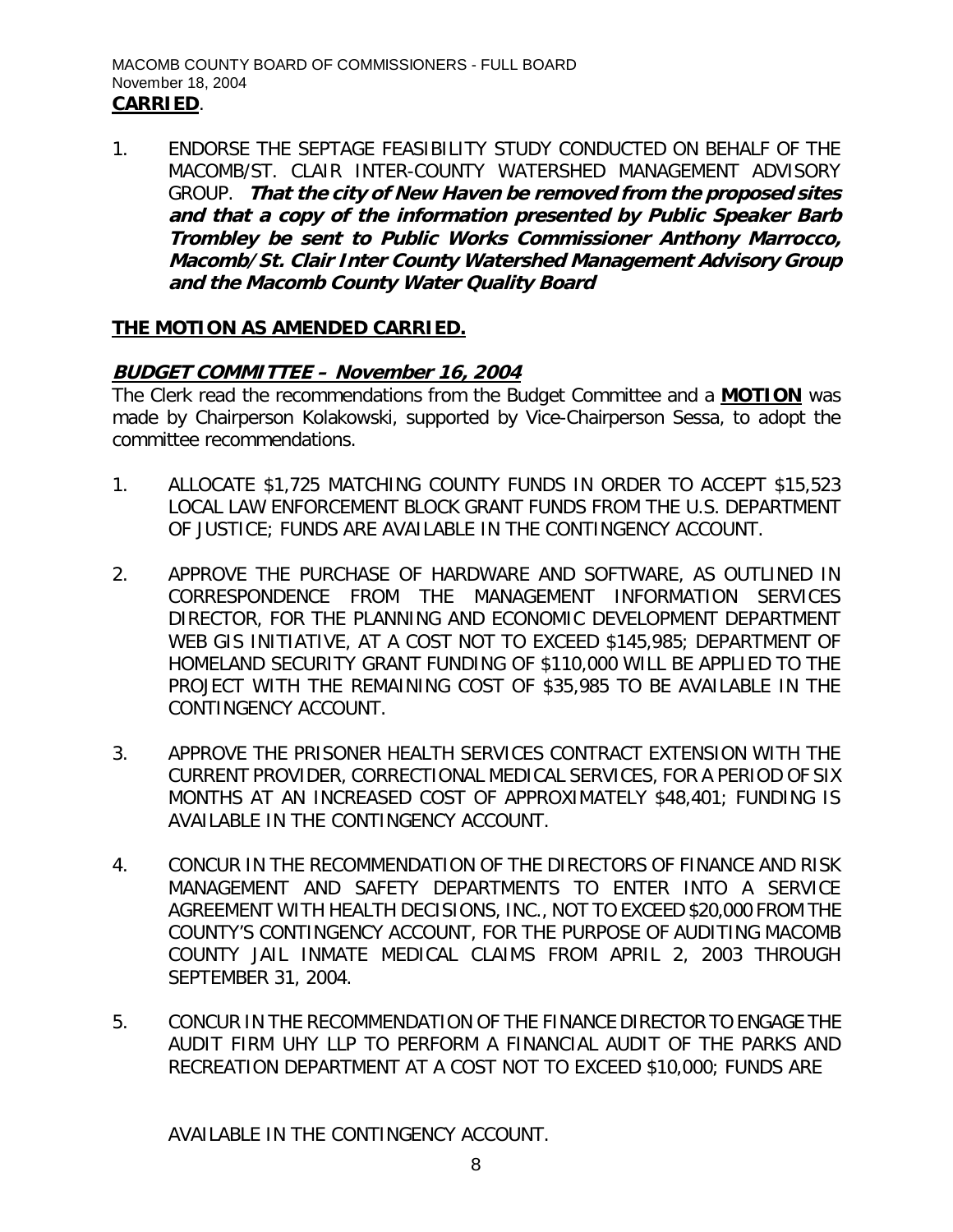- 6. AMEND THE FY 2003-2004 CHILD CARE BUDGET BY \$517,000 TO COVER FINAL COSTS FOR THE CHILD CARE PROGRAM FOR THE FISCAL YEAR ENDING SEPTEMBER 30, 2004; SUFFICIENT STATE REVENUE HAS BEEN GENERATED TO COVER THIS BUDGET ADJUSTMENT AND WILL NOT REQUIRE ANY ADDITIONAL COUNTY FUNDS.
- 7. AUTHORIZE A 2004 BONUS PAYMENT OF \$590,707 TO RETIREES OF RECORD AS OF 12/31/03.

## **FINANCE COMMITTEE –November 17, 2004**

The Clerk read the recommendations from the Finance Committee and a **MOTION** was made by Chairperson Revoir, supported by Vice-Chairperson Slinde, to adopt the committee recommendations.

Commissioner Kramer asked a **NO** vote be recorded on Motion #4. There were **NO** objections.

Commissioner Vosburg asked to separate Motion #4. There were **NO** objections.

A vote was taken on the following:

- 1. APPROVE THE MONTHLY BILLS (WITH CORRECTIONS, DELETIONS AND/OR ADDENDA)AND AUTHORIZE PAYMENT; FURTHER, TO APPROVE THE PAYROLL IN THE TOTAL AMOUNT OF \$14,460,682.09, WITH NECESSARY MODIFICATIONS TO THE APPROPRIATIONS.
- 2. APPROVE THE ISSUANCE OF A REQUEST FOR PROPSAL FOR A VENDOR TO HOST THE 16<sup>TH</sup> ANNUAL VOLUNTEER DINNER AND AWARDS CEREMONY.
- 3. APPROVE THE LEASE OF THE PROPERTY KNOWN AS "RUGE'S" RESTAURANT TO JOYCE SCHAEFER FOR A TERM OF FIVE YEARS AND ONE MONTH PLUS THE OPTION OF AN ADDITIONAL FIVE YEARS AS SUMMARIZED IN CORRESPONDENCE FROM THE FINANCE DIRECTOR DATED NOVEMBER 16, 2004.

### **THE MOTION CARRIED.**

# **SEPARATED MOTION**

4. CONCUR IN THE RECOMMENDATION OF CORPORATION COUNSEL REGARDING PENDING LITIGATION, INCLUDING THE CASE OF HARRIS V THE COUNTY OF MACOMB, ET AL.

**THE MOTION CARRIED,** with Commissioners Kramer and Vosburg voting **NO**.

**RESOLUTIONS/TRIBUTES**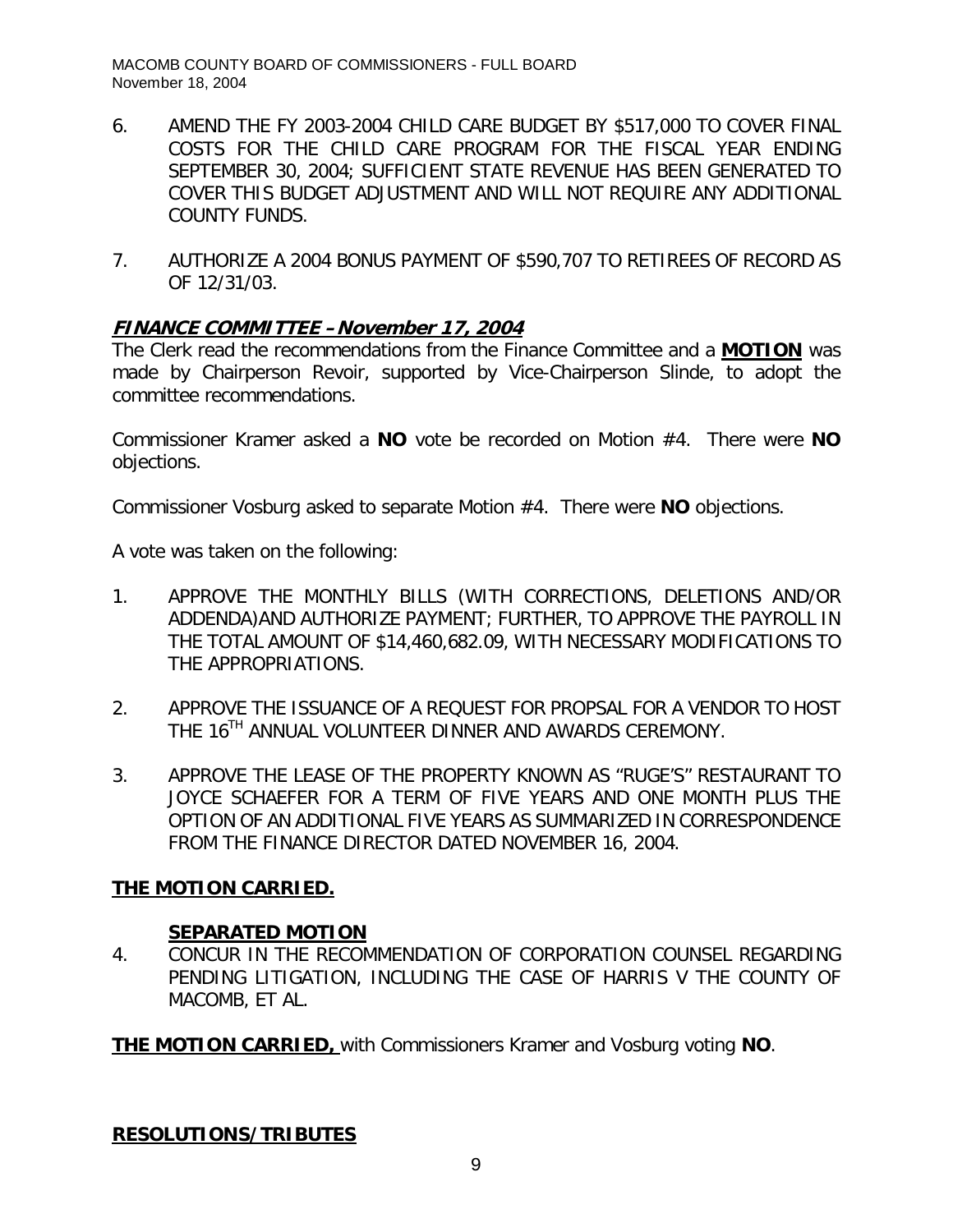MACOMB COUNTY BOARD OF COMMISSIONERS - FULL BOARD November 18, 2004 A **MOTION** was made by Commissioner Brandenburg, supported by Commissioner Walsh, to adopt the Resolutions and Tributes in their entirety.

- Res. No. 04-114 Commending Adam Gill Eagle Scout (offered by Kennard; recommended by Community Services Committee on 11/8/04)
- Res. No. 04-115 Welcoming Reverend Alexander Minor, Jr., to the Turner Chapel Christian Methodist Episcopal Church (offered by Hill; recommended by Finance Committee on 11/17/04)
- Res. No. 04-116 Honoring Pastor Terrence Standifer on His Third Anniversary as Minister to the Tried Stone Missionary Baptist Church (offered by Hill; recommended by Finance Committee on 11/17/04)
- Res. No. 04-117 Commending Ryan Northup Eagle Scout (offered by Mijac; recommended by Finance Committee on 11/17/04)

# **THE MOTION CARRIED.**

# **ADJUSTMENT OF MILEAGE REIMBURSEMENT RATE AND MEAL ALLOWANCE (postponed at October meeting)**

A **MOTION** WAS MADE BY COMMISSIONER KOLAKOWSKI, SUPPORTED BY COMMISSIONER SLINDE, TO ADJUST THE MILEAGE REIMBURSEMENT RATE AND MEAL ALLOWANCE TO EQUATE THE RATES PAID BY THE STATE OF MICHIGAN EFFECTIVE OCTOBER 1<sup>ST</sup> OF EACH YEAR; THEREFORE, EFFECTIVE OCTOBER 1, 2004, THE MILEAGE REIMBURSEMENT RATE WILL INCREASE TO THIRTY-SEVEN CENTS PER MILE AND THE DAILY MEAL ALLOWANCE FOR EMPLOYEES WILL INCREASE TO \$31.00 PER DAY IN COMPLIANCE WITH THE STATE OF MICHIGAN RAES. FURTHER, THE FINANCE DIRECTOR IS DIRECTED TO NOTIFY EACH ELECTED OFFICIAL AND DEPARTMENT HEAD OF THE ABOVE-NOTED RATES, AND THE **MOTION CARRIED,** WITH COMMISSIONERS' BRANDENBURG, DESAELE, LUND, KRAMER, BROWN, SESSA, ROCCA, RENGERT AND **VOSBURG** VOTING **NO**.

**REQUESTS TO PURCHASE PRIOR SERVICE TIME (2)**

A **MOTION** WAS MADE BY COMMISSIONER RENGERT, SUPPORTED BY COMMISSIONER SLINDE, TO APPROVE REQUEST BY KATHLEEN SIMONS AND THOMAS ELEINKO TO PURCHASE PRIOR SERVICE TIME, AND THE **MOTION CARRIED**.

### **APPOINTMENTS:**

# a) **HISTORICAL COMMISSION**

A **MOTION** WAS MADE BY COMMISSIONER SESSA, SUPPORTED BY COMMISSIONER BRANDENBURG, TO **APPOINT** GREG CHILDS AND **REAPPOINT** KARL MARK PALL AND ALAN NALDRETT TO THE HISTORICAL COMMISSION TERMS ENDING OCTOBER 31, 2007,

AND THE **MOTION CARRIED.**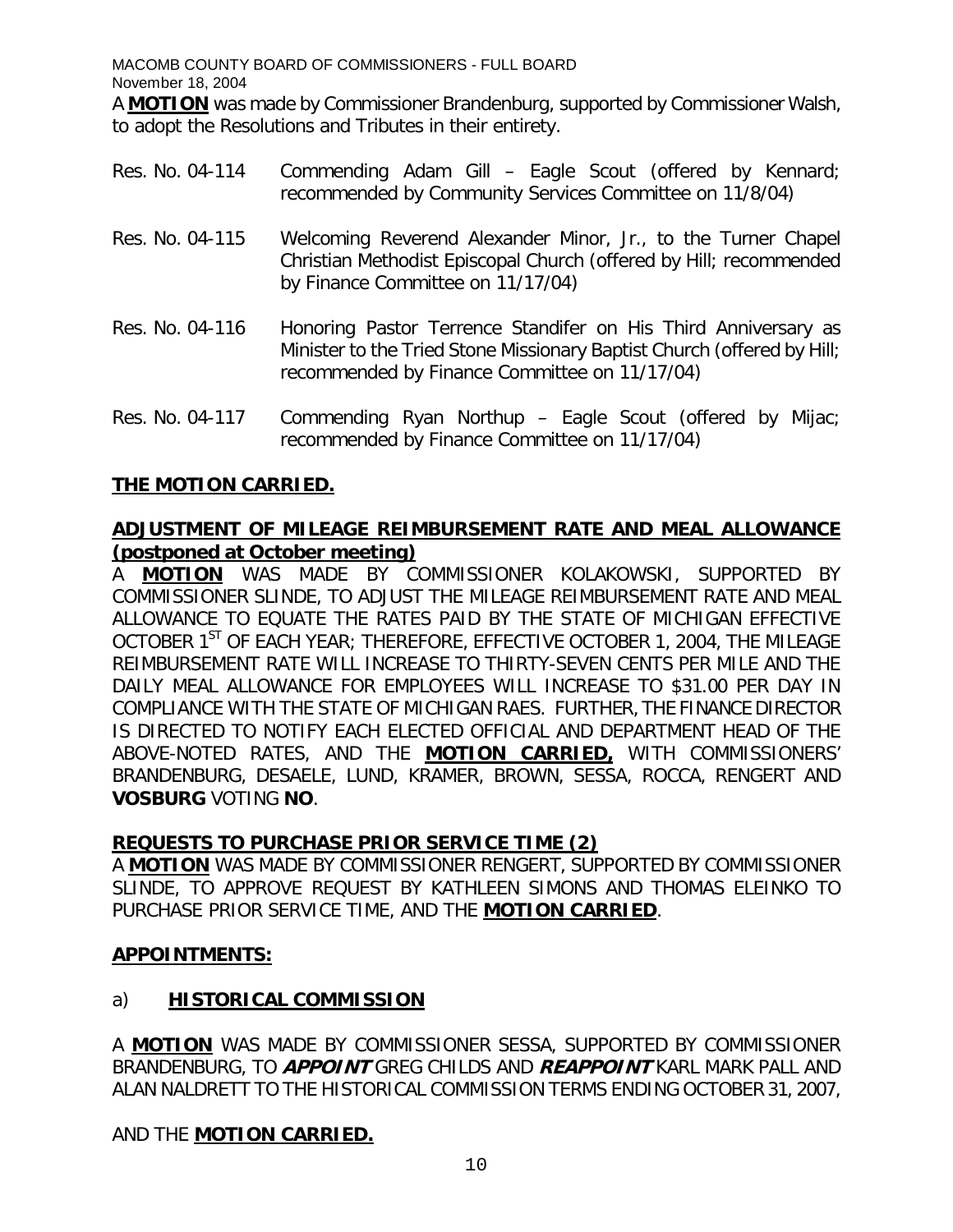### b) **SUBSTANCE ABUSE ADVISORY COUNCIL**

A **MOTION** WAS MADE BY COMMISSIONER BRANDENBURG, SUPPORTED BY COMMISSIONER LUND, TO **REAPPOINT** ERIC JACKSON AND **APPOINT** PATRICK DENNIS RICHARD TO THE SUBSTANCE ABUSE ADVISORY COUNCIL FOR THREE YEAR TERMS BEGINNING SEPTEMBER 1, 2004, AND THE **MOTION CARRIED.**

### **NEW BUSINESS**

Commissioner Sessa requested a copy of the statue from Corporation Council regarding appointments to the Road Commission.

Commissioner Brandenburg thanked the board and Emergency Management for the Resolution that was passed tonight on behalf of the residents on Patnick Drive in Macomb Township. She also wished all the commissioners and all the employees a very Happy Thanksgiving.

Commissioner Szczepanski congratulated Chair White on her reelection to the board of commissioners. Indicated he felt she has served as an excellent chair.

Commissioner Perna indicated it has been the tradition of this county that appointments are made prior to the end of the year.

Commissioner DiMaria also requested a copy of the Attorney General's opinion regarding appointments.

Commissioner Mijac commended Commissioner Hill who served as the chair of the committee that handled the process of the ombudsman hiring. Everyone on this committee did an excellent job. Also commended Commissioner Lund as chair of the ad hoc committee on the new hiring practices.

Commissioner Kramer saw a Macomb County posting on Monster.com and suggests all county positions are posted on the internet.

Commissioner Kolakowski hopes to be in possession of the Attorney General's opinion on appointments **prior** to the December Full Board meeting.

Commissioner Sauger commended all the department heads for the great jobs that they do for the county.

Commissioner Doherty thanked Commissioner Perna for his involvement with the event "Christmas with Santa" for 350 special needs children. The event will be held on December  $4<sup>th</sup>$  at Mirage. It will start at 8:30 a.m. They are also in need of 100 more volunteers.

Commissioner Sypniewski thanked Chair White and the majority of the board for the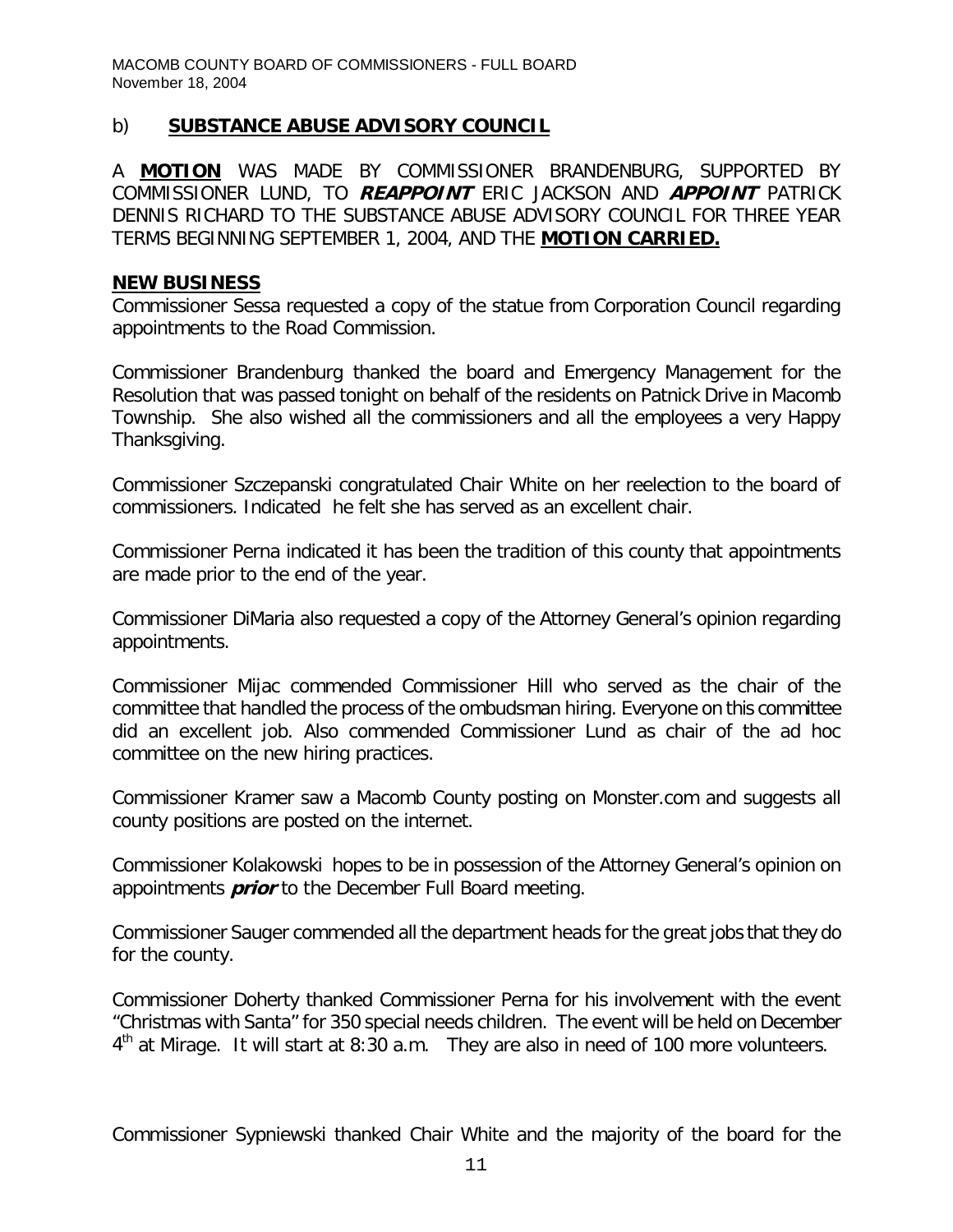MACOMB COUNTY BOARD OF COMMISSIONERS - FULL BOARD November 18, 2004 appointment to the board when Commissioner Liberato passed away. He indicated it has been a pleasure serving as county commissioner.

Commissioner Vosburg thanked the community and the employees that appear at Full Board each month. This is what makes our county so great, the involvement of its citizens. Happy Thanksgiving to all.

Commissioner Flynn feels it is **this** boards responsibility to appoint in December for the Road Commissioner.

### **PUBLIC PARTICIPATION**

**Lee Diesing, 57435 Amvet Drive, New Haven Barbara Trombly, 57470 Amvet Drive, New Haven** Thanked the board on behalf of the residents of New Haven for removing them from the septic site proposal.

**Gordon Fookes, 21183 Norwood, Harper Woods & employee at the Juvenile Justice Center**

Spoke highly of Mr. Whitehead, Interim Director at the Juvenile Justice Center. He is an excellent boss and a very structured and dedicated worker.

**Donald Lobsinger, 29600 Taylor, St. Clair Shores** Continued with his opinion on racism in the Macomb County.

**Pastor D.L. Bradley, 22645 Quinn Road, Clinton Township** Apologized for the insensitive comments made by previous public speaker.

### **ROLL CALL ATTENDANCE**

| Danny Sypniewski      | District 1  |
|-----------------------|-------------|
| Marvin Sauger         | District 2  |
| Phillip A. DiMaria    | District 3  |
| Mike Walsh            | District 4  |
| Susan L. Doherty      | District 5  |
| Joan Flynn            | District 6  |
| Sue Rocca             | District 7  |
| Diana J. Kolakowski   | District 8  |
| Robert Mijac          | District 9  |
| <b>Philis DeSaele</b> | District 10 |
| Ed Szczepanski        | District 11 |
| Peter J. Lund         | District 12 |
| Don Brown             | District 13 |
| Kurt S. Kramer        | District 14 |
| Keith Rengert         | District 15 |
| William J. Revoir     | District 16 |
| Bobby L. Hill         | District 17 |
| Michael C. Sessa      | District 18 |